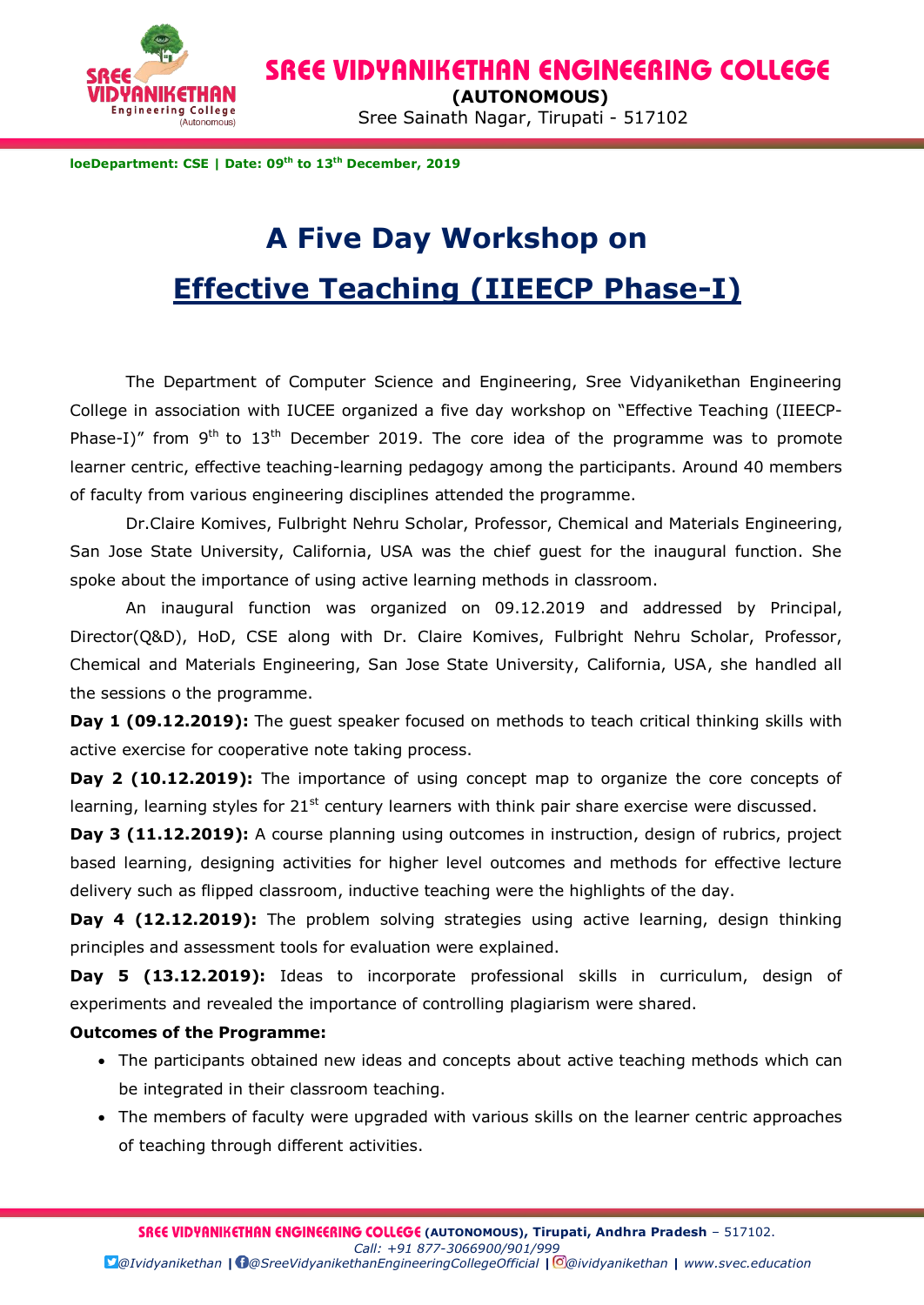

 **(AUTONOMOUS)**

Engineering College<br>
(AU CIVICI-IUS) Sree Sainath Nagar, Tirupati - 517102



#### *Inaugural Session*



*Dr.Claire Komives delivering a session on 'Methods to Teach Critical Thinking Skills'*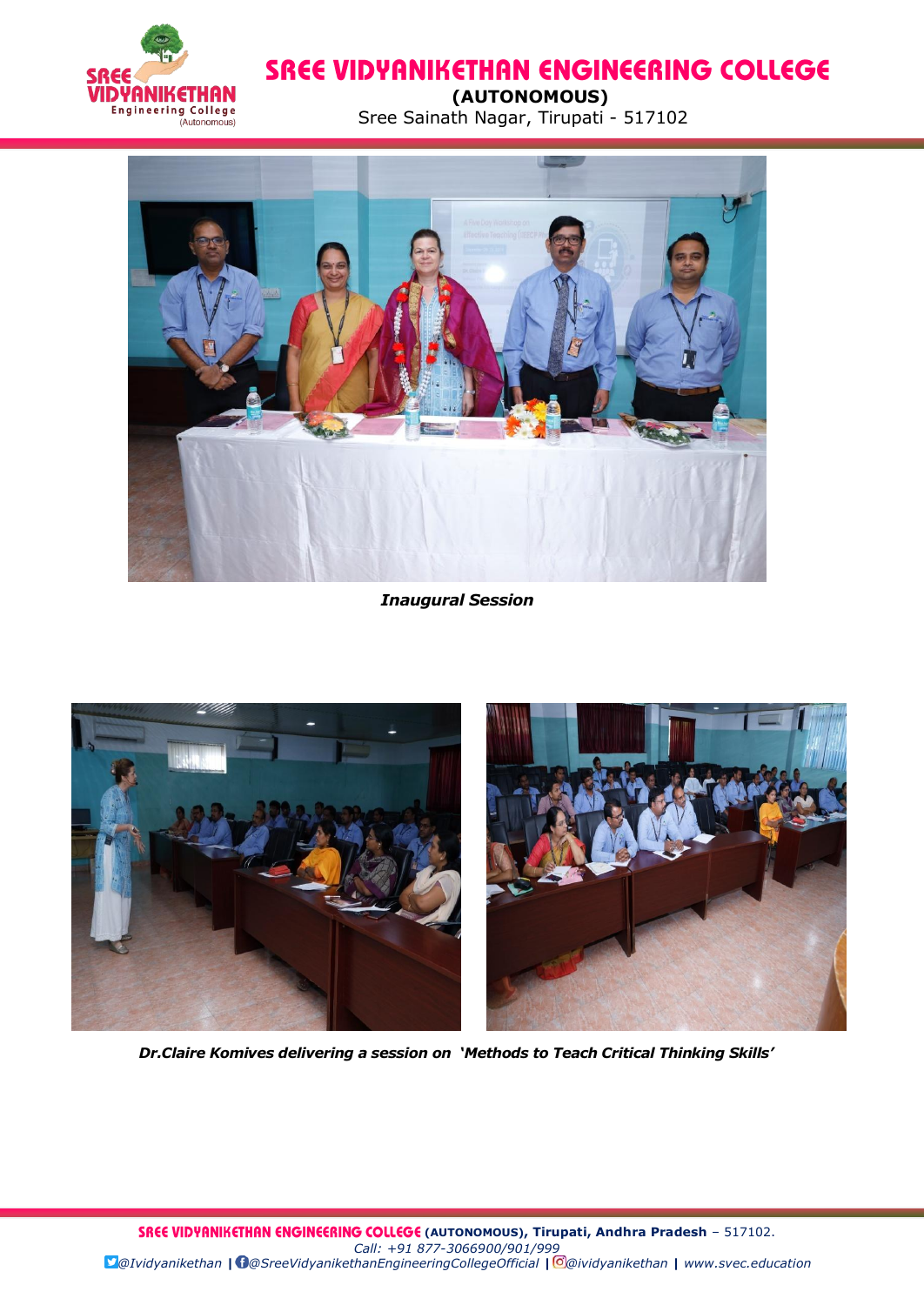

 **(AUTONOMOUS)**

Engineering College<br>
(AU CIVICI-IUS) Sree Sainath Nagar, Tirupati - 517102



*Dr. Claire Komives delivering a session on 'Learning Styles for 21st Century Learners'*



*Workshop Group Photo*